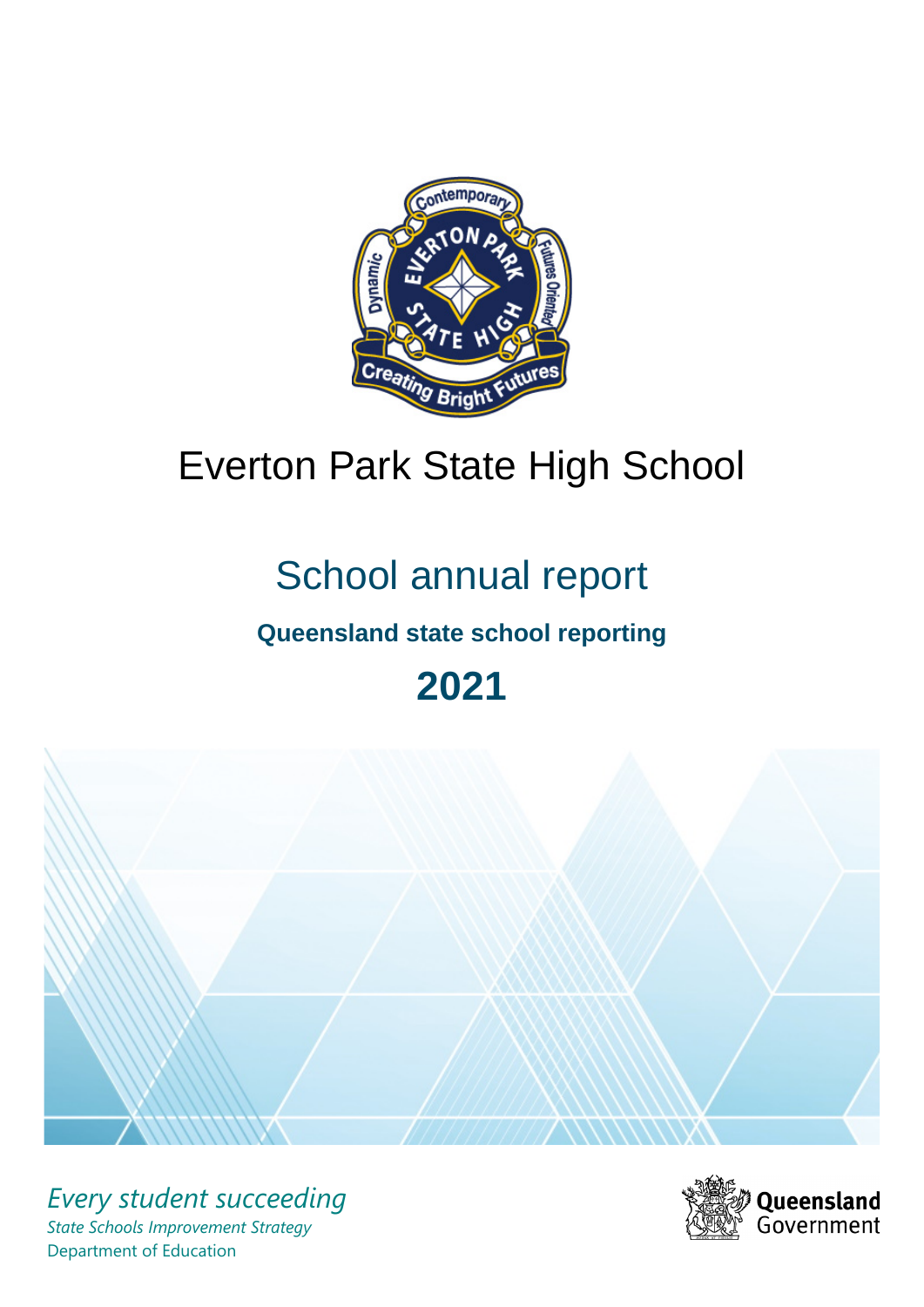**OFFICIAL – Public** Published as information source only. Public information used to create this report may not appear in this format in the public domain Please refer to disclaimer information.

#### **Contact details**

| <b>Postal Address</b> | PO Box 33 Everton Park 4053        |
|-----------------------|------------------------------------|
| <b>Phone</b>          | (07) 3354 0222                     |
| Fax                   | (07) 3354 0200                     |
| Email                 | principal@evertonparkshs.eq.edu.au |
| Website               | https://evertonparkshs.eg.edu.au   |

#### **Disclaimer**

The materials presented in this report are distributed by the Department of Education (the department) as an information source only.

The information and data in this report is subject to change without notice.<br>The department makes no statements, representations, or warranties about the accuracy or completeness of, and you should not rely on, any informa report. The department disclaim all responsibility and all liability (including without limitation, liability in negligence) for all expenses, losses, damages and costs you might incur as a

result of the information in this report being inaccurate or incomplete in any way, and for any reason.

Despite our best efforts, the department makes no warranties that the information in this report is free of infection by computer viruses or other contamination.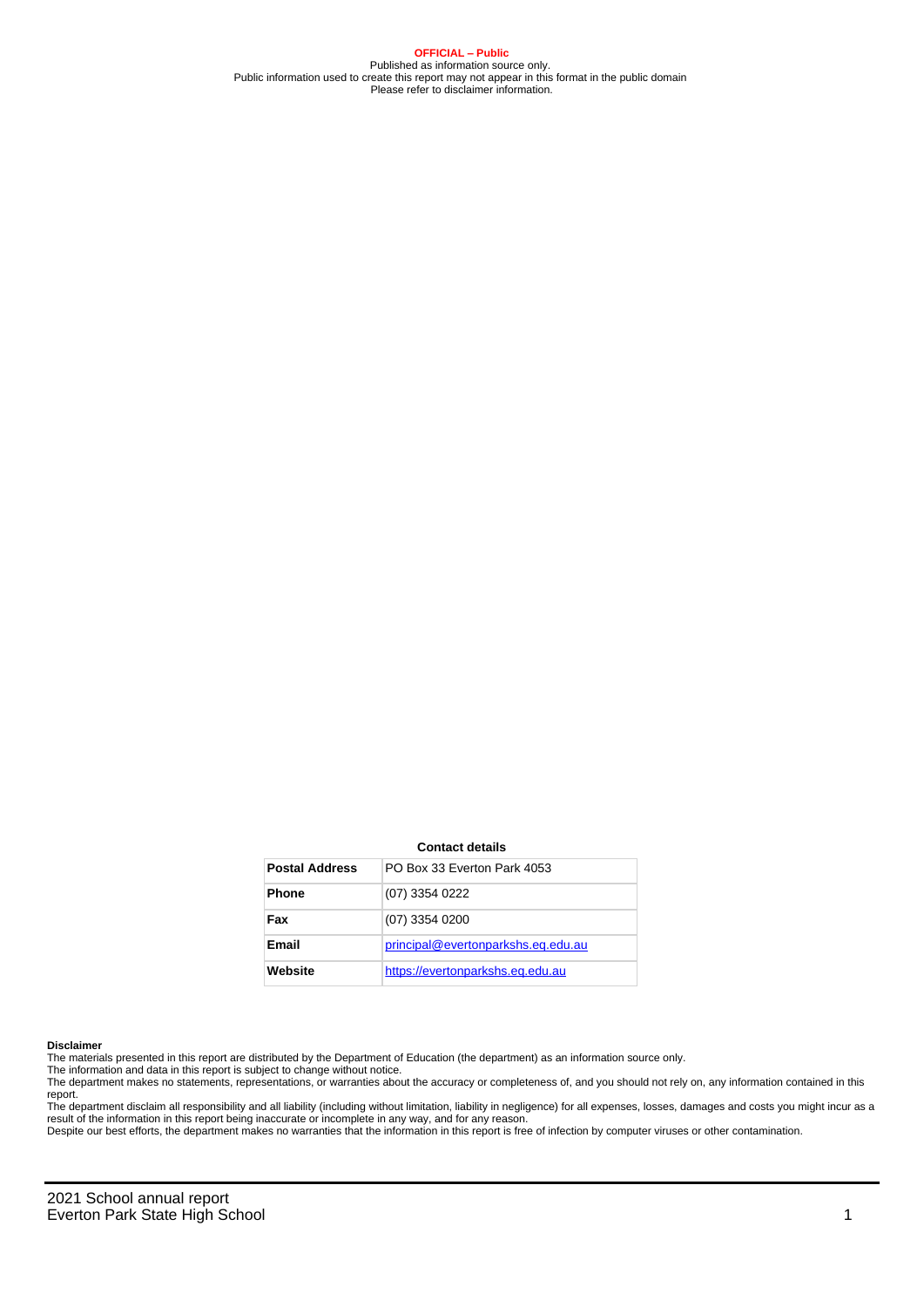| School context                     |                                                                                                                                                                                                   |
|------------------------------------|---------------------------------------------------------------------------------------------------------------------------------------------------------------------------------------------------|
| <b>Coeducational or single sex</b> | Coeducational                                                                                                                                                                                     |
| Independent Public School          | <b>Yes</b>                                                                                                                                                                                        |
| Year levels offered in 2021        | Year $7 -$ Year 12                                                                                                                                                                                |
| Webpages                           | Additional information about Queensland state schools is located on the:<br>My School website<br>٠<br>Queensland Government data website<br>Queensland Government schools directory website.<br>٠ |

# **Characteristics of the student body**

## **Student enrolments**

## **Table 1: Student enrolments by year level**

|                   |      | <b>February</b> |      |      | <b>August</b> |      |
|-------------------|------|-----------------|------|------|---------------|------|
| <b>Year Level</b> | 2019 | 2020            | 2021 | 2019 | 2020          | 2021 |
| Year <sub>7</sub> | 100  | 78              | 71   | 96   | 77            | 71   |
| Year <sub>8</sub> | 82   | 88              | 79   | 82   | 84            | 87   |
| Year 9            | 74   | 75              | 83   | 73   | 77            | 92   |
| Year 10           | 51   | 69              | 73   | 48   | 64            | 78   |
| Year 11           | 60   | 61              | 66   | 51   | 55            | 60   |
| Year 12           | 39   | 48              | 49   | 35   | 47            | 39   |
| <b>Total</b>      | 406  | 419             | 421  | 385  | 404           | 427  |

Notes

1. Student counts include headcount of all full- and part-time students at the school.

# **Average class sizes**

### **Table 2: Average class size information for each phase of schooling**

| <b>Year Levels</b> | 2019 | 2020 | 2021 |
|--------------------|------|------|------|
| Year 7 – Year 10   | 20   | 19   | 20   |
| Year 11 – Year 12  | ィっ   | 15   |      |

Notes

1. Classes are measured against the target of 25 students per teacher in Prep to Year 3 and Years 11 to 12, and target of 28 students per teacher in Years 4 to 10. Where composite classes exist across cohorts (e.g. Year 3/4) the class size targets would be the lower cohort target.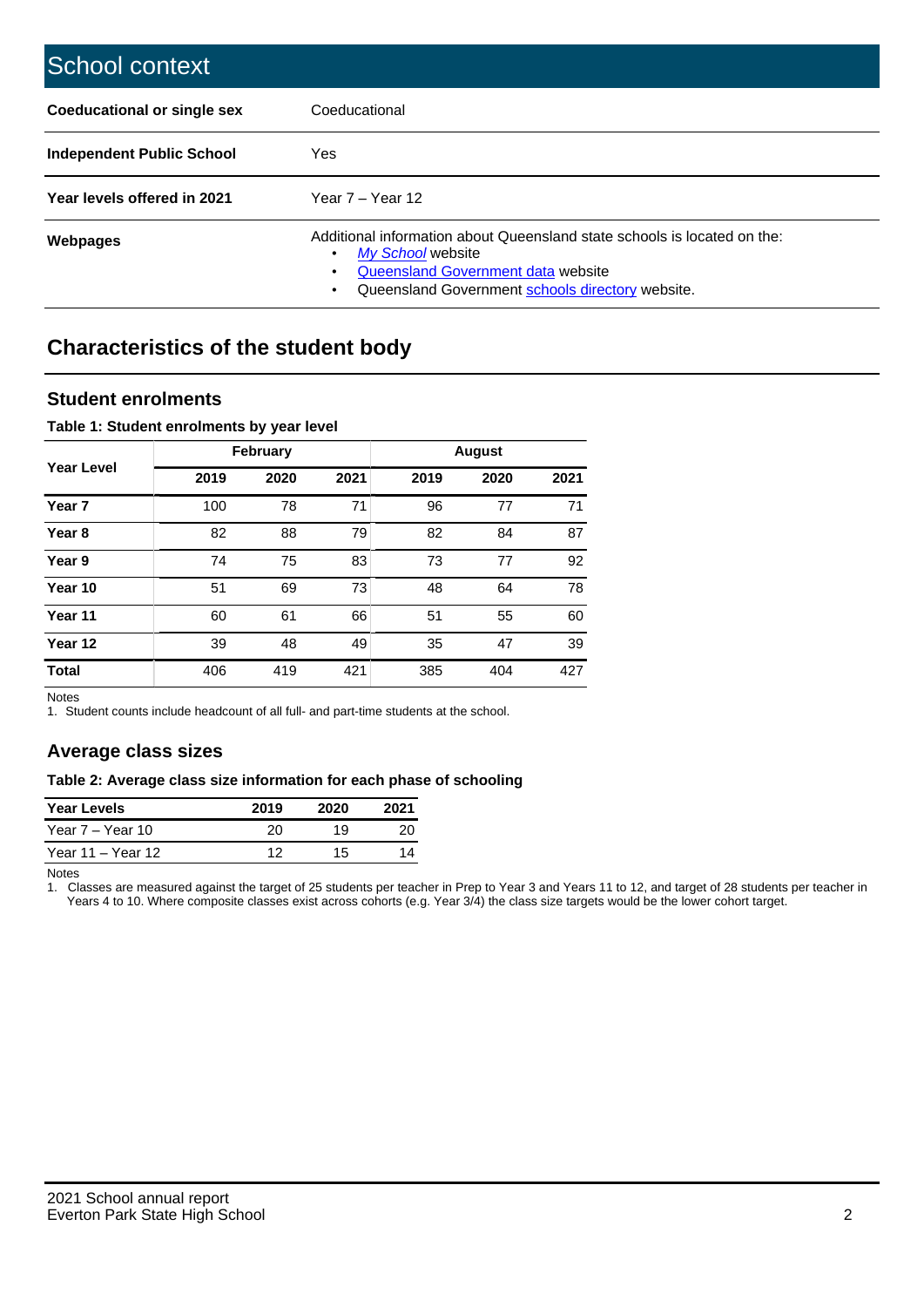# **Respectful relationships education**

To support students' learning, health and wellbeing all state schools are required to implement respectful relationships education through the Prep to Year 10 Australian Curriculum: Health and Physical Education and/or through school pastoral care programs across Prep to Year 12.

## **Parent, student and staff satisfaction**

Tables 3–5 show selected items from the Parent/Caregiver, Student and Staff School Opinion Surveys. In response to the COVID-19 health emergency, the annual school opinion surveys of students, teachers and staff were not administered in 2020. A new time series started in 2021 and data from this collection is not considered directly comparable with earlier collections due to significant methodology changes.

For state level information go to the **[School Opinion Survey](https://qed.qld.gov.au/publications/reports/statistics/schooling/schools/schoolopinionsurvey) webpage**.

### **Table 3: Parent/Caregiver Survey**

| Percentage of parents/caregivers who agree <sup>1</sup> that:                                               | 2019  | 2020 | 2021  |
|-------------------------------------------------------------------------------------------------------------|-------|------|-------|
| This is a good school.                                                                                      | 92.0% |      | 91.2% |
| My child likes being at this school. <sup>2</sup>                                                           | 88.5% |      | 87.0% |
| My child feels safe at this school. <sup>2</sup>                                                            | 88.5% |      | 91.5% |
| My child's learning needs are being met at this school. <sup>2</sup>                                        | 76.9% |      | 77.3% |
| My child is making good progress at this school. <sup>2</sup>                                               | 84.6% |      | 82.4% |
| Teachers at this school expect my child to do his or her best. <sup>2</sup>                                 | 92.3% |      | 98.5% |
| Teachers at this school provide my child with useful feedback about his or her school<br>work. <sup>2</sup> | 73.1% |      | 86.9% |
| Teachers at this school motivate my child to learn. <sup>2</sup>                                            | 76.9% |      | 88.1% |
| Teachers at this school treat students fairly. <sup>2</sup>                                                 | 92.3% |      | 85.9% |
| can talk to my child's teachers about my concerns. <sup>2</sup>                                             | 92.0% |      | 91.0% |
| This school works with me to support my child's learning. <sup>2</sup>                                      | 88.0% |      | 88.6% |
| This school takes parents' opinions seriously. <sup>2</sup>                                                 | 92.0% |      | 85.0% |
| Student behaviour is well managed at this school. <sup>2</sup>                                              | 84.6% |      | 83.1% |
| This school looks for ways to improve. <sup>2</sup>                                                         | 88.0% |      | 90.8% |
| This school is well maintained. <sup>2</sup>                                                                | 84.6% |      | 94.0% |

Notes

1. Agree represents the percentage of respondents who Somewhat Agree, Agree or Strongly Agree with the statement.

2. Nationally agreed parents/caregiver items.

3. DW = Data withheld to ensure confidentiality.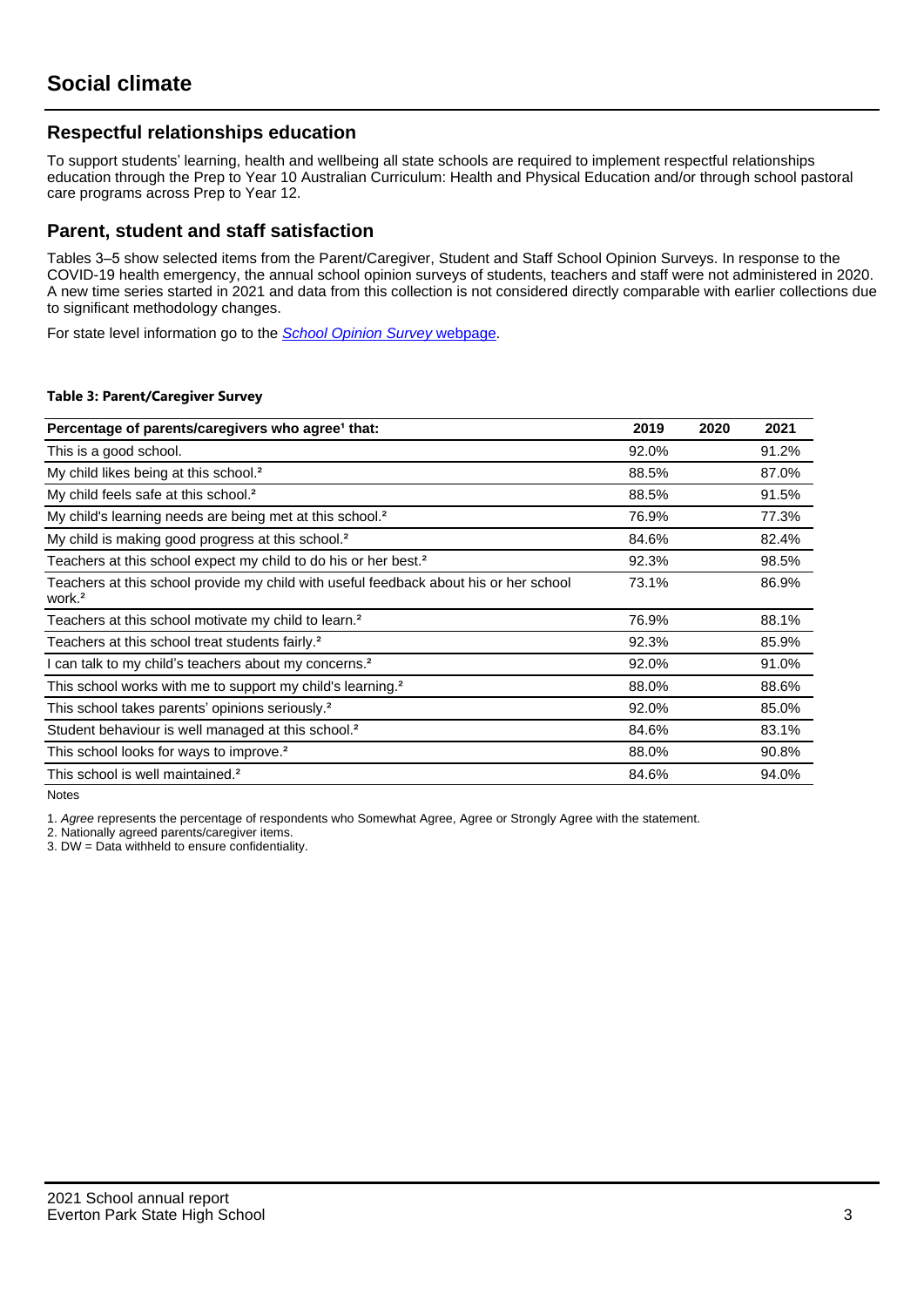### **Table 4: Student Survey**

| Percentage of students who agree <sup>1</sup> that:                            | 2019  | 2020 | 2021  |
|--------------------------------------------------------------------------------|-------|------|-------|
| I like being at my school. <sup>2</sup>                                        | 81.4% |      | 73.1% |
| I feel safe at my school. <sup>2</sup>                                         | 83.9% |      | 78.5% |
| My teachers motivate me to learn. <sup>2</sup>                                 | 90.7% |      | 79.6% |
| My teachers expect me to do my best. <sup>2</sup>                              | 96.6% |      | 91.3% |
| My teachers provide me with useful feedback about my school work. <sup>2</sup> | 89.7% |      | 81.7% |
| Teachers at my school treat students fairly. <sup>2</sup>                      | 69.8% |      | 68.5% |
| I can talk to my teachers about my concerns. <sup>2</sup>                      | 80.9% |      | 53.8% |
| My school takes students' opinions seriously. <sup>2</sup>                     | 73.9% |      | 66.7% |
| Student behaviour is well managed at my school. <sup>2</sup>                   | 52.5% |      | 58.5% |
| My school looks for ways to improve. <sup>2</sup>                              | 83.9% |      | 81.5% |
| My school is well maintained. <sup>2</sup>                                     | 81.4% |      | 74.2% |
| My school gives me opportunities to do interesting things. <sup>2</sup>        | 84.5% |      | 78.5% |

Notes

1. Agree represents the percentage of respondents who Somewhat Agree, Agree or Strongly Agree with the statement.

2. Nationally agreed student items.

3. DW = Data withheld to ensure confidentiality.

### **Table 5: Staff Survey**

| Percentage of staff who agree <sup>1</sup> that:                                                            | 2019  | 2020 | 2021  |
|-------------------------------------------------------------------------------------------------------------|-------|------|-------|
| I feel confident embedding Aboriginal and Torres Strait Islander perspectives across the<br>learning areas. | 81.8% |      | 80.0% |
| I enjoy working at this school. <sup>2</sup>                                                                | 90.7% |      | 90.2% |
| I feel this school is a safe place in which to work. <sup>2</sup>                                           | 92.6% |      | 90.2% |
| I receive useful feedback about my work at this school. <sup>2</sup>                                        | 83.3% |      | 92.5% |
| Students are encouraged to do their best at this school. <sup>2</sup>                                       | 96.3% |      | 97.5% |
| Students are treated fairly at this school. <sup>2</sup>                                                    | 90.6% |      | 87.5% |
| Student behaviour is well managed at this school. <sup>2</sup>                                              | 74.1% |      | 72.5% |
| Staff are well supported at this school. <sup>2</sup>                                                       | 85.2% |      | 85.4% |
| This school takes staff opinions seriously. <sup>2</sup>                                                    | 78.4% |      | 78.0% |
| This school looks for ways to improve. <sup>2</sup>                                                         | 94.3% |      | 92.7% |
| This school is well maintained. <sup>2</sup>                                                                | 83.0% |      | 85.4% |
| This school gives me opportunities to do interesting things. <sup>2</sup>                                   | 88.5% |      | 90.0% |

Notes

1. Agree represents the percentage of respondents who Somewhat Agree, Agree or Strongly Agree with the statement.

2. Nationally agreed staff items.

3. DW = Data withheld to ensure confidentiality.

# **Description of how this school manages non-attendance**

Queensland state schools manage non-attendance in line with the Queensland Department of Education procedures: [Managing Student Absences and Enforcing Enrolment and Attendance at State Schools](https://ppr.qed.qld.gov.au/pp/managing-student-absences-and-enforcing-enrolment-and-attendance-at-state-schools-procedure); and [Roll Marking in State Schools,](https://ppr.qed.qld.gov.au/pp/roll-marking-in-state-schools-procedure) which outline processes for managing and recording student attendance and absenteeism.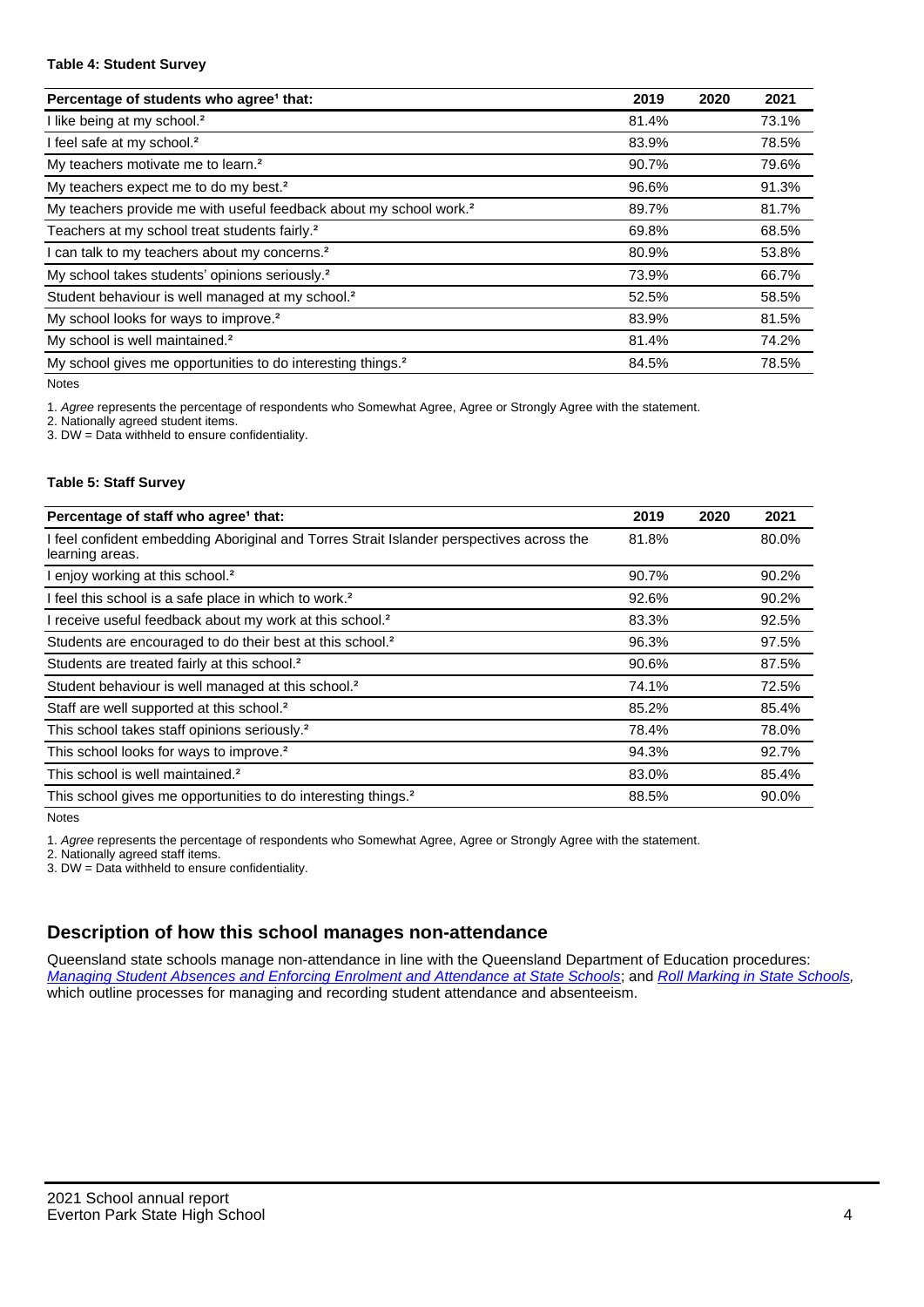# **School disciplinary absences**

### **Table 6: Count of school disciplinary absences at this school**

| Type of school disciplinary absence | 2019 | 2020 | 2021           |
|-------------------------------------|------|------|----------------|
| Short suspension                    | 82   | 37   | 107            |
| Long suspension                     | 23   | 11   | 13             |
| Exclusion                           | 9    | 3    | 4              |
| Cancellation                        | 2    | 3    | $\mathfrak{p}$ |
| Total                               | 116  | 54   | 126            |

#### Notes

1. School disciplinary absence (SDA) data is a total of short suspensions (1–10 days), long suspensions (11–20 days), exclusions and cancellations. 2. The number of SDAs is not the number of students who received an SDA as one student may be suspended several times in a school year. Each time a student is suspended it is recorded as an additional SDA. The data does not reflect the outcomes of appeal decisions.

3. 2020 data was impacted by the COVID-19 health emergency. There were significantly fewer SDAs during the home-based learning period (the first five weeks of Term 2) compared to other years.

# **School funding**

## **School income broken down by funding source**

School income, reported by financial year accounting cycle using standardised national methodologies and broken down by funding source is available via the [My School](http://www.myschool.edu.au/) website.

## **How to access our income details**

- 1. Click on the My School link <http://www.myschool.edu.au/>.
- 2. Enter the school name or suburb of the school you wish to search.

| Search by school name or suburb | <b>School sector</b> | <b>School type</b> | <b>State</b> |  |
|---------------------------------|----------------------|--------------------|--------------|--|
|                                 |                      |                    |              |  |

3. Click on View School Profile to access the school's profile.



4. Click on Finances and select the appropriate year to view school financial information.

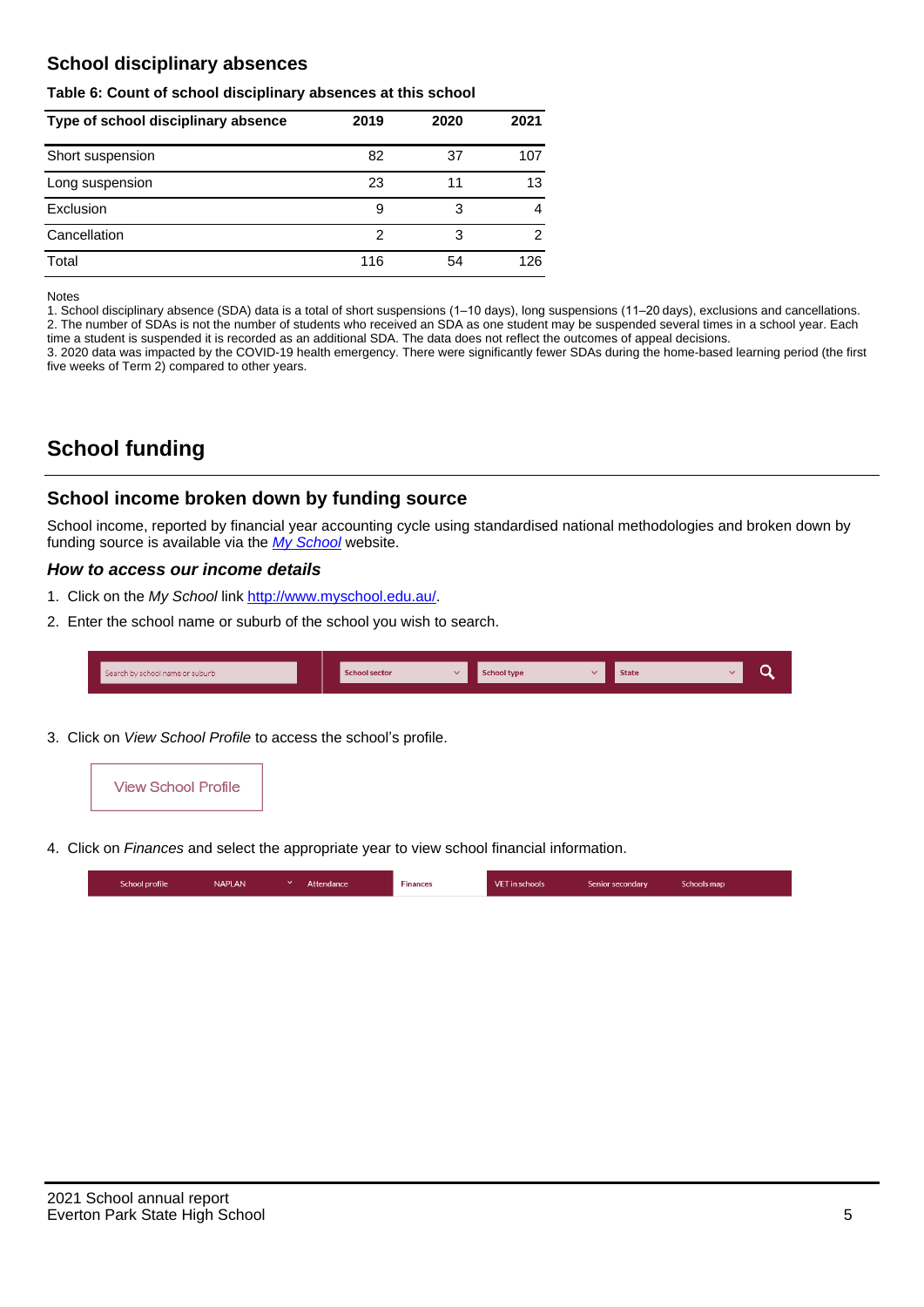# **Teacher standards and qualifications**

The Teacher registration eligibility requirements: Policy (p.1) states:

To be eligible for registration, a person must satisfy the Queensland College of Teachers (QCT) that they meet requirements regarding qualification and experience, or have otherwise met the requirements of the Australian Professional Standards for Teachers (APST). A person must also satisfy the QCT that they are suitable to teach and meet English language proficiency requirements. All these requirements are specified in the Act and the Education (Queensland College of Teachers) Regulation 2005 (the Regulation).

The qualifications required for teacher registration are successful completion of either -

- (a) a four-year initial teacher education program including teacher education studies of at least one year (e.g. a Bachelor of Education, or a double Bachelor degree in Science and Teaching) or
- (b) a one-year graduate initial teacher education program following a degree (e.g. a one-year Graduate Diploma of Education (Secondary) after a three-year Bachelor degree) or
- (c) another course of teacher education that the QCT is reasonably satisfied is the equivalent of (a) or (b). These are considered on a case-by-case basis.

For more information, please refer to the following link:

• <https://www.qct.edu.au/registration/qualifications>

# **Workforce composition**

# **Staff composition, including Indigenous staff**

## **Table 7: Workforce composition for this school**

|                    | <b>Teaching staff</b> |      |      | Non-teaching staff |      |                 | Indigenous staff |      |      |
|--------------------|-----------------------|------|------|--------------------|------|-----------------|------------------|------|------|
| <b>Description</b> | 2019                  | 2020 | 2021 | 2019               | 2020 | 2021            | 2019             | 2020 | 2021 |
| Headcount          | 48                    | 45   | 47   | 29                 | 28   | 32              | <5               | <5   |      |
| <b>FTF</b>         | 44                    | 42   | 44   | 18                 | 18   | 20 <sub>1</sub> | <5               | ה>   |      |

Notes

1. Teaching staff includes school leaders.

2. Indigenous refers to Aboriginal and Torres Strait Islander people of Australia.

3. FTE = full-time equivalent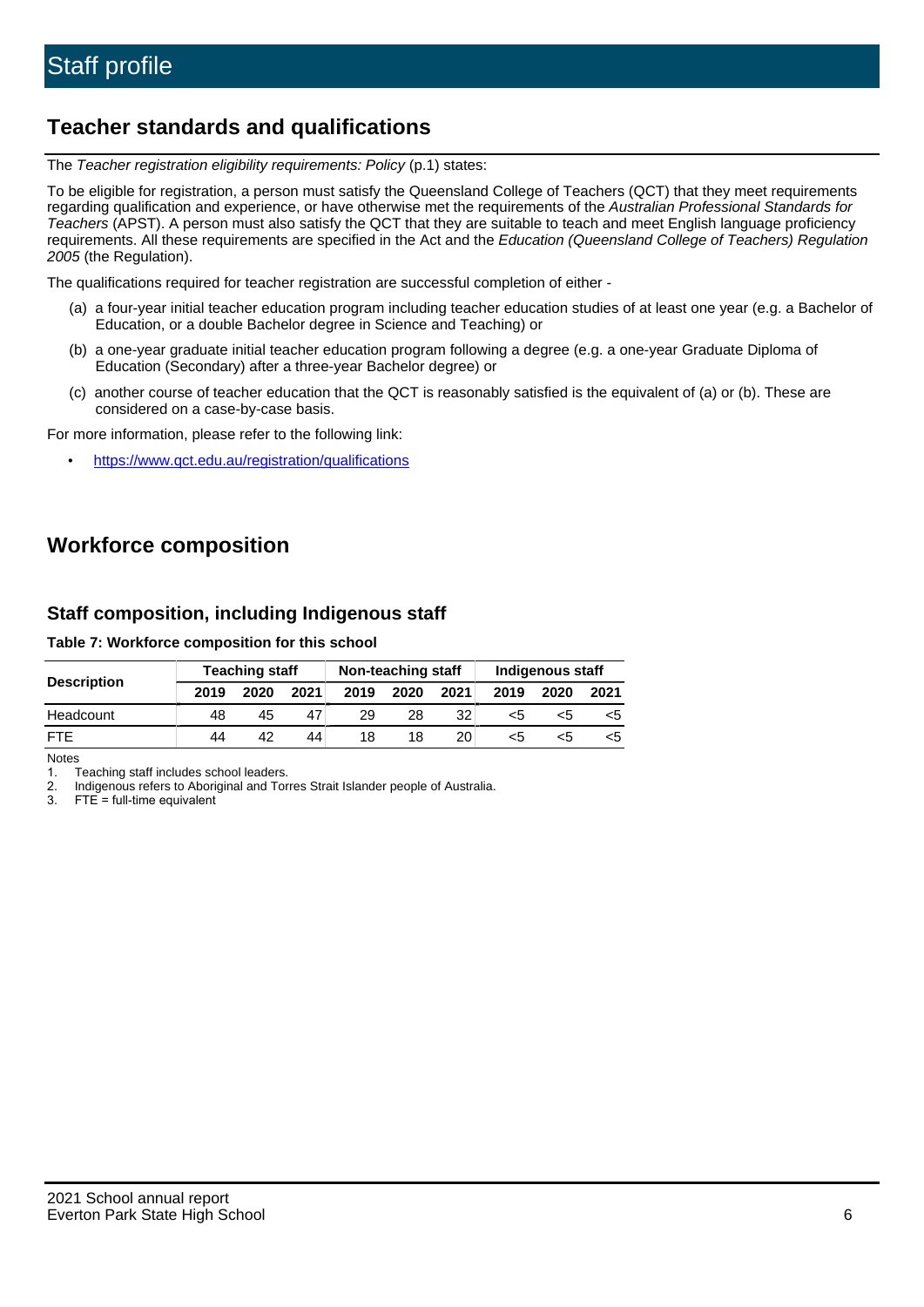# **Key student outcomes**

# **Student attendance**

Tables 8–9 show attendance rates at this school as percentages. In 2020, the COVID-19 health emergency affected student attendance in Queensland Government schools. Comparisons between 2020 and other years' attendance data should not be made.

#### **Table 8: Overall student attendance at this school**

| <b>Description</b>                                  | 2019 | 2020 | 2021 |
|-----------------------------------------------------|------|------|------|
| Overall attendance rate for students at this school | 86%  | 85%  | 85%  |

Notes

1. The attendance rate is the full- and part-time days attended as a percentage of enrolled school days.

2. Full-time students only.

#### **Table 9: Student attendance rates for each year level at this school**

| <b>Year Level</b> | 2019 | 2020 | 2021 |
|-------------------|------|------|------|
| Year 7            | 88%  | 90%  | 85%  |
| Year 8            | 87%  | 87%  | 86%  |
| Year 9            | 85%  | 86%  | 83%  |
| Year 10           | 79%  | 80%  | 86%  |
| Year 11           | 85%  | 79%  | 82%  |
| Year 12           | 86%  | 87%  | 86%  |

Notes

1. The attendance rate is the full- and part-time days attended as a percentage of enrolled school days.

2. Full-time students only.

3. DW = Data withheld to ensure confidentiality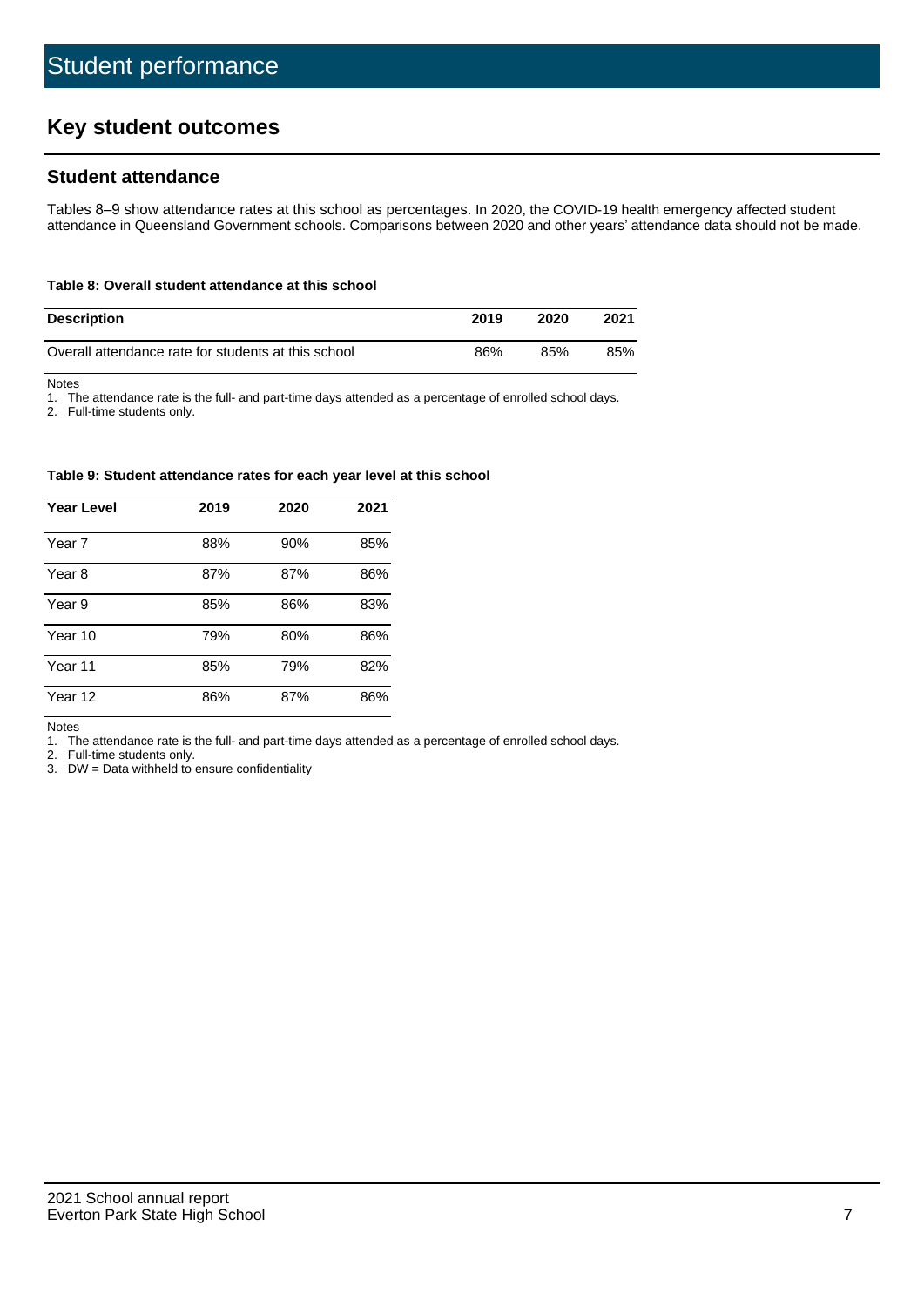# **NAPLAN**

Our reading, writing, spelling, grammar and punctuation, and numeracy results for the Years 3, 5, 7 and 9 NAPLAN tests are available via the [My School](http://www.myschool.edu.au/) website.

## **How to access our NAPLAN results**

- 1. Click on the My School link <http://www.myschool.edu.au/>.
- 2. Enter the school name or suburb of the school you wish to search.

| Search by school name or suburb | <b>School sector</b> | <b>School type</b>                        |          | <b>State</b> |  |
|---------------------------------|----------------------|-------------------------------------------|----------|--------------|--|
|                                 |                      |                                           |          |              |  |
|                                 |                      | $\sim$ $\sim$ $\sim$ $\sim$ $\sim$ $\sim$ | $\cdots$ |              |  |

3. Click on View School Profile of the appropriate school to access the school's profile.



4. Click on NAPLAN and select a year to view school NAPLAN information.

| <b>NAPLAN</b><br>School profile<br><b>Finances</b><br>Attendance<br><b>VET</b> in schools<br>Schools map<br>Senior secondary |
|------------------------------------------------------------------------------------------------------------------------------|
|------------------------------------------------------------------------------------------------------------------------------|

#### Notes

- 1. If you are unable to access the internet, please contact the school for a hard copy of the school's NAPLAN results.
- 2. The National Assessment Program Literacy and Numeracy ([NAPLAN\)](http://www.nap.edu.au/naplan) is an annual assessment for students in Years 3, 5, 7 and 9.